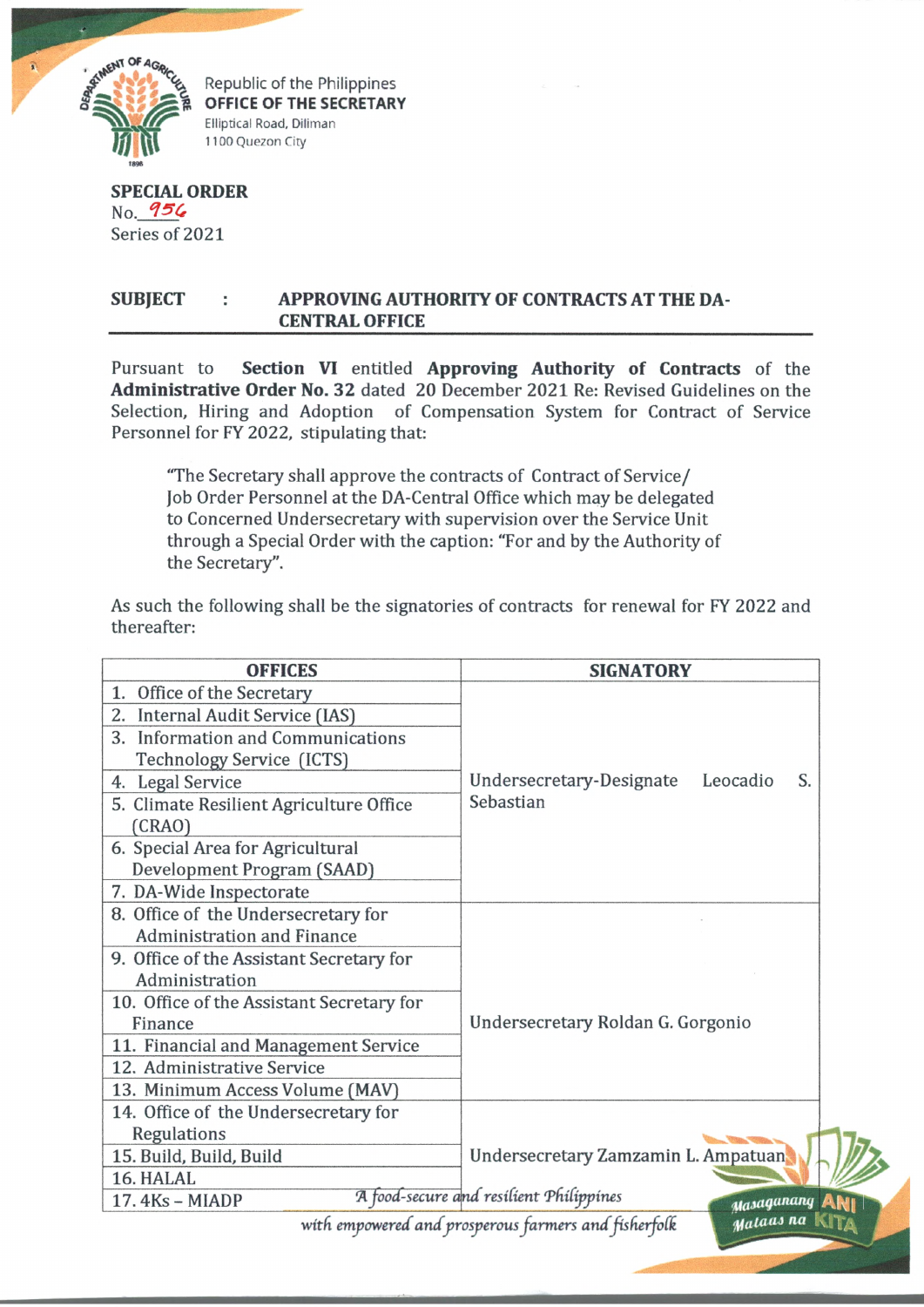| 18.4Ks                                                                                   |                                        |  |
|------------------------------------------------------------------------------------------|----------------------------------------|--|
| 19. Office of the Undersecretary for                                                     |                                        |  |
| <b>Special Concerms</b>                                                                  |                                        |  |
| 20. Office of the Assistant Secretary for                                                |                                        |  |
| <b>Special Concerns</b>                                                                  | Undersecretary Waldo R. Carpio         |  |
| 21. ACEF Scholarship                                                                     |                                        |  |
| 22. National Convergence Initiatives- SRD                                                |                                        |  |
| 23. Office of the Undersecretary for                                                     |                                        |  |
| Policy, Planning and Research                                                            |                                        |  |
| 24. Planning & Monitoring Service                                                        | Undersecretary Fermin D. Adriano       |  |
| 25. Policy Research Service                                                              |                                        |  |
| 26. Project Development Service                                                          |                                        |  |
| 27. PPP Unit                                                                             |                                        |  |
| 28. Trade Remedy Unit                                                                    |                                        |  |
| 29. Office of the Undersecretary for                                                     |                                        |  |
| <b>Consumer Affairs and Political</b>                                                    |                                        |  |
| 30. Agribusiness and Marketing Assistance                                                |                                        |  |
| Service                                                                                  |                                        |  |
| 31. Office of the Assistant Secretary for                                                | Undersecretary Kristine Y. Evangelista |  |
| <b>AMAS</b>                                                                              |                                        |  |
| 32. DA Operations for NCR                                                                |                                        |  |
| 33. National Organic Agriculture Program                                                 |                                        |  |
| (NOAP)                                                                                   |                                        |  |
| 34. Office of the Undersecretary for                                                     | Undersecretary Rodolfo V. Vicerra      |  |
| <b>Attached Agencies</b>                                                                 |                                        |  |
| 35. Agriculture Dialogue and Information                                                 |                                        |  |
| Network Groups (ADING)                                                                   |                                        |  |
| 36. Office of the Undersecretary for                                                     |                                        |  |
| Operations                                                                               |                                        |  |
| 37. Field Operations Service                                                             |                                        |  |
| 38. FPOPD                                                                                |                                        |  |
| 39. Rehabilitation                                                                       |                                        |  |
| 40. Disaster                                                                             | Undersecretary Ariel T. Cayanan        |  |
| 41. Corn Program                                                                         |                                        |  |
| 42. Rice Program                                                                         |                                        |  |
| 43. Rice Resiliency Program                                                              |                                        |  |
| 44. Registry System for Basic Sector                                                     |                                        |  |
| in Agricultiure (RSBSA)                                                                  |                                        |  |
| <b>45. RCEF</b>                                                                          |                                        |  |
| 46. F2C2                                                                                 |                                        |  |
| 47. National Anti-Poverty Council (NAPC)                                                 |                                        |  |
| 48. Office of the Undersecretary for High                                                |                                        |  |
| Value Crops                                                                              | Undersecretary Evelyn G. Laviña        |  |
| 49. Gender and Development (GAD)                                                         |                                        |  |
| 50. ACEF-PMS                                                                             |                                        |  |
| 51. Office of the Undersecretary for Agri-                                               | Undersecretary Cheryl Marie Natividad- |  |
| Industrialization and for Fisheries                                                      | Caballero                              |  |
| 52. AIDPro                                                                               |                                        |  |
| 53. Office of the Undersecretary for                                                     |                                        |  |
| Livestock                                                                                |                                        |  |
| 54. Office of Assistant Secretary for <i>food-seculardersecretary William C. Medrano</i> |                                        |  |
| Livestock                                                                                | Masaganang                             |  |
| with prosperous farmers and fisherfolk<br>Malaas na                                      |                                        |  |

à

 $\downarrow$